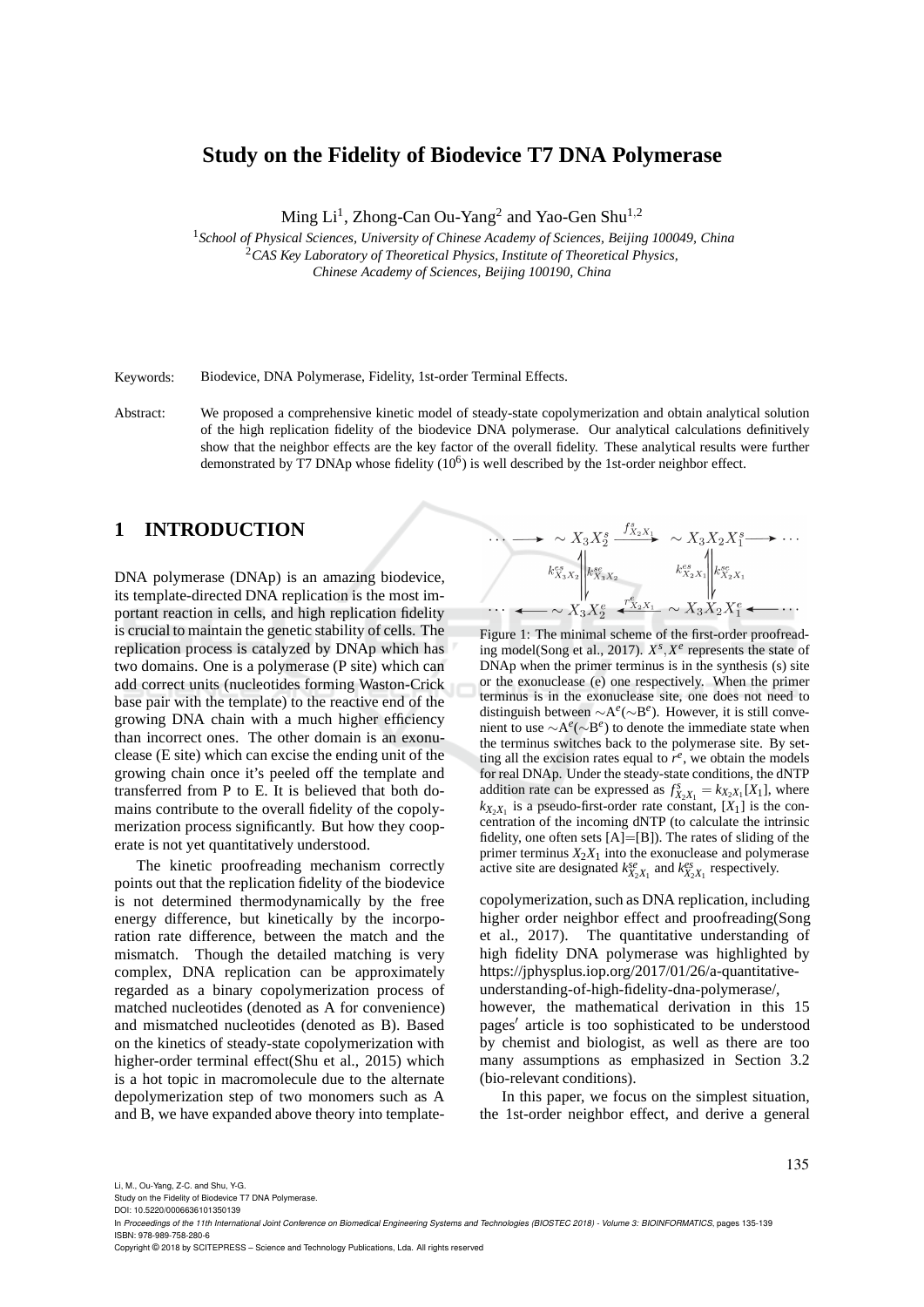

Figure 2: Branching model for the first-order polymerization and excision(Song et al., 2017).

formula of the high replication fidelity of the biodevice such as T7 DNAp. For readability of the paper, we first simply introduce the first-order proofreading model(Song et al., 2017) in Section 2, then derive the general formula of the DNAp fidelity in first-order proofreading model in section 3, and estimate the fidelity of T7 DNAp in section 4. Finally, we will discuss the results in section 5 and hope the general formula is instructive for experimental fidelity verification of other DNAp.

# **2 FIRST-ORDER PROOFREADING MODEL**

The match between the incoming nucleotide dNTP and the template (i.e. the canonical Watson-Crick base pairings such as A-T and G-C) in the replication process plays a central role for any organism to maintain its genome stability, whereas mismatch (8 non-canonical Watson-Crick base pairings such as A-A, A-C, A-G, T-T, T-C, T-G, C-C and G-G ) may introduce genetic mutation, and thus the error rate of replication must be kept very low. In living cells, the replication fidelity is controlled mainly by DNAp which catalyzes the template-directed DNA synthesis. For simplification, matched or mismatched dNTP is represented by A or B respectively throughout this paper. The superscript *s* or *e* means that the primer terminus is in the polymerase (i.e. synthesis) site or the exonuclease site, respectively.

In this section, we will discuss the general firstorder proofreading model Fig.1 to demonstrate the basic ideas of our approach. Following the same logic of steady-state copolymerization kinetics in a twocomponent (A, B) system(Shu et al., 2015), we use  $P_{X_n\cdots X_1}^s$  and  $P_{X_n\cdots X_1}^e$  to denote the occurrence probability of the terminal sequence  $X_n \cdots X_1$  in the synthe-

sis (polymerase) and excision (exonuclease) site respectively,  $X_i = A, B, N_{X_n \cdots X_1}$  is defined as the total number of sequence  $X_n \cdots X_1$  appearing in the primer chain.

The overall incorporation rate of sequence  $X_n \cdots X_2 X_1 (n \geq 2)$  is defined as  $\begin{array}{l} \bar{N}_{X_n\cdots X_2X_1} \equiv J_{X_n\cdots X_2X_1} = J_{X_n\cdots X_2X_1}^s + J_{X_n\cdots X_2X_1}^e \ J_{X_n\cdots X_2X_1}^s = f_{X_2X_1}^s P_{X_n\cdots X_2}^s, J_{X_n\cdots X_2X_1}^s = -r_{X_2X_1}^s P_{X_1}^e \end{array}$ where  $X_n \cdots X_2 X_1$ The kinetic equations of  $P_{X_n \cdots X_2 X_1}^m$   $(n \ge 1, m = s, e)$ can be written as,

$$
\left\{\n\begin{aligned}\n\dot{P}_{X_n\cdots X_2X_1}^s &= J_{X_n\cdots X_2X_1}^s - \tilde{J}_{X_n\cdots X_2X_1*}^s - J_{X_n\cdots X_2X_1}^s \\
\dot{P}_{X_n\cdots X_2X_1}^e &= J_{X_n\cdots X_2X_1}^e - \tilde{J}_{X_n\cdots X_2X_1*}^e + J_{X_n\cdots X_2X_1}^s\n\end{aligned}\n\right\}\n\tag{1}
$$

where 
$$
\tilde{J}_{X_n...X_1*}^s = J_{X_n...X_1A}^s + J_{X_n...X_1B}^s
$$
,  $\tilde{J}_{X_n...X_1*}^e = J_{X_n...X_1A}^e + J_{X_n...X_1B}^e$ ,  $J_{X_n...X_2X_1}^se_{X_2X_1} - K_{X_2X_1}^se_{X_2X_1} - K_{X_2X_1}^se_{X_2X_1} - K_{X_2X_1}^se_{X_2X_1} - \text{And } P_{X_1...X_1}^s = P_{AX_1...X_1}^s + P_{BX_1...X_1}^e$ ,  $J_{X_i...X_1}^e = J_{AX_i...X_1}^e + J_{BX_i...X_1}^e$ 

The steady state is defined as  $\dot{P}^m_{X_n\cdots X_2X_1} = 0$  for any  $n \geq 1$ . To analytically solve these coupled equations, we extend the logic of steady-state copolymerization kinetics and propose the following factorization conjecture(Shu et al., 2015):

$$
P_{X_n\cdots X_2X_1}^m = \prod_{i=3}^n P_{X_iX_{i-1}}^s \left[ \prod_{i=3}^n P_{X_{i-1}}^s \right]^{-1} P_{X_2X_1}^m \tag{2}
$$

where  $n \geq 3$ ,  $m = s$ , *e*. By this factorization conjecture, the original unclosed equations can be reduced to the following closed equations of the eight basic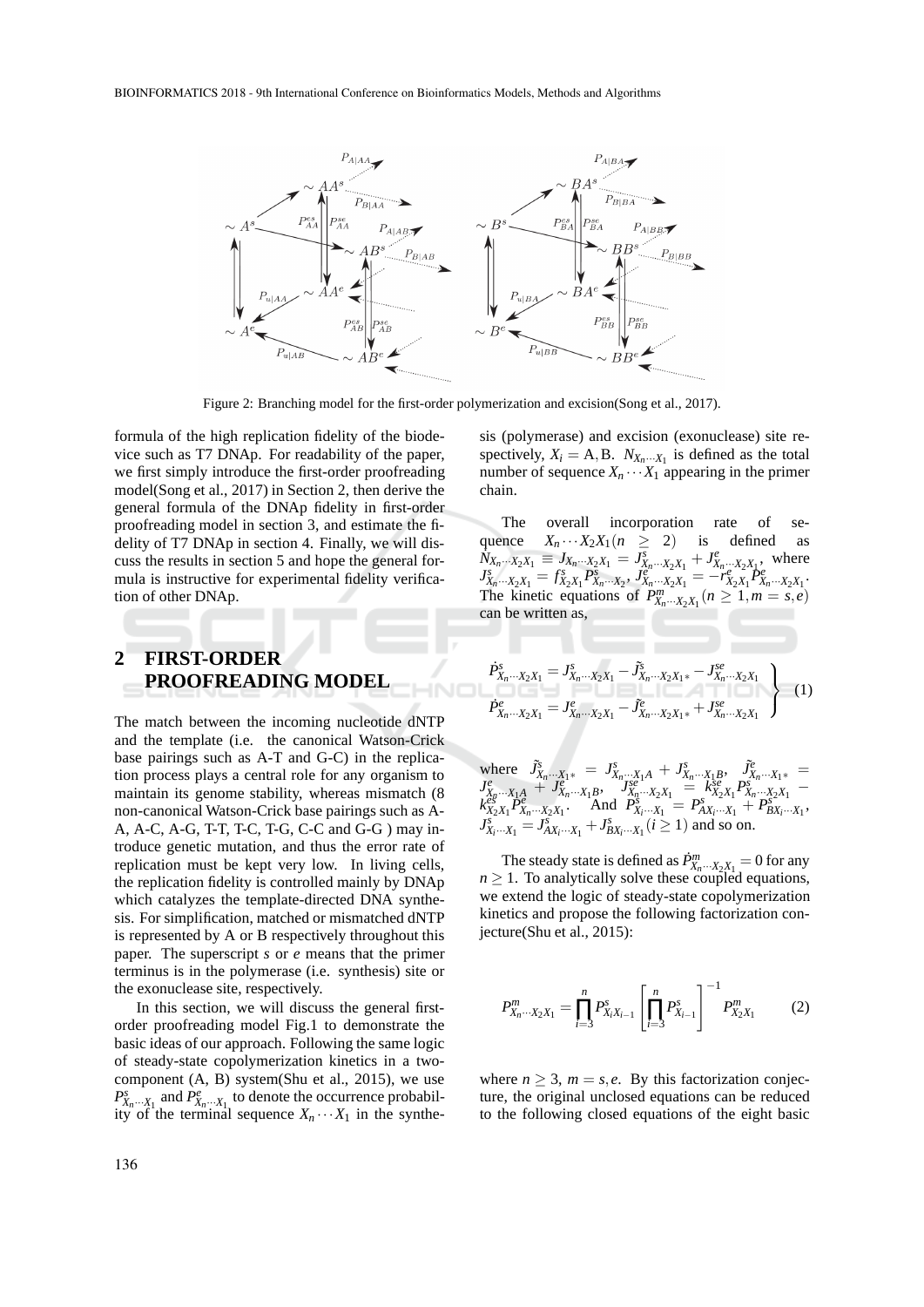variables  $P_{X_2X_1}^m(m = s, e)$ (Shu et al., 2015):

$$
J_{BA}^{e} - J_{AB}^{e} = J_{B}^{se}, \quad J_{BA}^{s} - J_{AB}^{se} = J_{A}^{se}
$$
  
\n
$$
\frac{J_{AA}^{s} - J_{AA}^{se}}{J_{BA}^{s} - J_{BA}^{se}} = \frac{P_{AA}^{s}}{P_{BA}^{s}} \frac{J_{AB}^{s} - J_{AB}^{se}}{J_{BB}^{s} - J_{BB}^{se}} = \frac{P_{AB}^{s}}{P_{BB}^{s}}
$$
  
\n
$$
\frac{J_{AA}^{e} + J_{AA}^{se}}{J_{BA}^{e} + J_{BA}^{se}} = \frac{P_{AA}^{s}}{P_{BA}^{s}} \frac{J_{AB}^{e} + J_{AB}^{se}}{J_{BB}^{e} + J_{BB}^{se}} = \frac{P_{AB}^{s}}{P_{BB}^{s}}
$$
  
\n
$$
J_{A}^{se} + J_{B}^{se} = 0, \quad \sum_{X,Y=A,B} (P_{XY}^{s} + P_{XY}^{e}) = 1.
$$
 (3)

# **3 THE FIDELITY OF DNA REPLICATION WITHIN FIRST-ORDER PROOFREADING**

Here, we only discuss the kinetic-based fidelity, since it can be rigorously defined and calculated within the framework of our basic theory. We define the fidelity as  $\varphi = N_A/N_B$ .  $N_A$  is the total number of incorporated matches in the primer,  $N<sub>B</sub>$  is the total number of mismatches. Once the steady-state kinetic equations such as equations (3) are solved numerically or analytically, the total flux  $J_A (= J_A^s + J_A^e)$ ,  $J_B (=$  $J_B^s + J_B^e$ ) can be calculated. Since  $N_A = J_A$ ,  $N_B = J_B$ and  $d(N_A/N_B)dt = 0$  (in steady state), we can calculate the replication fidelity exactly by  $\varphi = N_A/N_B =$  $J_A/J_B$ . However, it is often impossible to solve the kinetic equations analytically. To circumvent this problem, we introduce below an alternative method, the infinite-state Markov chain method, to calculate **ω**.

The first-order proofreading scheme can be rewritten as a branching model shown in Fig.2. The steadystate growth of primer can be completely characterized by four groups of transition probabilities:

$$
P_{X|X_2X_1} = \frac{\delta_{X_1X}}{(\delta_{X_1A} + \delta_{X_1B})(1 + \beta_{X_2X_1})},
$$
  
\n
$$
P_{X_2X_1}^{se} = \frac{\beta_{X_2X_1}}{1 + \beta_{X_2X_1}},
$$
  
\n
$$
P_{X_2X_1}^{es} = \frac{\alpha_{X_2X_1}}{1 + \alpha_{X_2X_1}},
$$
  
\n
$$
P_{u|X_2X_1} = 1 - P_{X_2X_1}^{es} = \frac{1}{1 + \alpha_{X_2X_1}}.
$$

where  $\beta_{X_2X_1} = k_{X_2X_1}^{se} / [f_{AA}^s(\delta_{X_1A} + \delta_{X_1B})]$  with  $\delta_{X_2X_1} =$  $f_{X_2X_1}^s/f_{AA}^s$ , while  $\alpha_{X_2X_1} = k_{X_2X_1}^{es}/r_{X_2X_1}^e$ . Since any incorporated nucleotide (either  $\overrightarrow{A}$  or  $\overrightarrow{B}$ ) has a chance to be excised, only those not being excised account for the final composition of the primer. Thus the fidelity

for the first-order terminal model can be defined as,

$$
\varphi \equiv \frac{Q_{AA} + Q_{BA}}{Q_{AB} + Q_{BB}} \tag{4}
$$

where $Q_{X_2X_1}$  is the probability that  $X_1$  is added to the terminal  $X_2$  and never being excised, satisfying  $Q_{\text{AA}} + Q_{\text{AB}} + Q_{\text{BA}} + Q_{\text{BB}} = 1$ .  $Q_{X_2 X_1}$  can be explicitly expressed as  $Q_{X_2X_1} \equiv \hat{P}_{X_2X_1}P_{nuX_2X_1}$ , where  $\hat{P}_{X_2X_1}$ is the probability that adding  $\ddot{X}_1$  to the terminal  $\ddot{X}_2$ ,  $P_{nuX_2X_1}$  is the probability of the terminal  $X_2X_1$  never being excised. The absolute values of  $\hat{P}_{X_2X_1}$  are not known *a prior*, but the following equalities obviously hold:

$$
\frac{\hat{P}_{AA}}{\hat{P}_{AB}} = \frac{P_{A|AA}}{P_{B|AA}} = \frac{P_{A|BA}}{P_{B|BA}} = \frac{f_{AA}^s}{f_{AB}^s},
$$
\n
$$
\frac{\hat{P}_{BA}}{\hat{P}_{BB}} = \frac{P_{A|AB}}{P_{B|AB}} = \frac{P_{A|BB}}{P_{B|BB}} = \frac{f_{BA}^s}{f_{BB}^s},
$$
\n(5)

Considering the fact that the number of AB should equal to the number of BA in the copolymer chain, we have the following intrinsic constraint:

$$
Q_{AB} (= \hat{P}_{AB} P_{nuAB}) = Q_{BA} (= \hat{P}_{BA} P_{nuBA}).
$$
 (6)

To calculate  $P_{nuX_2X_1}$ , we define  $P_{nuX_2X_1} \equiv 1 P_{nuX_2X_1}$  as the probability of the terminal  $X_2X_1$  ever being excised.  $P_{\text{euX}_2X_1}$  satisfy the following iterative equations(Song et al., 2017): TIONS

$$
P_{euX_2X_1} = \frac{\hat{P}_{u|X_2X_1}}{P_{X_2X_1}^{se} P_{X_2X_1}^{es}} \left(\frac{1}{G_{X_2X_1}} - \frac{1}{T_{X_2X_1}}\right). (7)
$$

where

$$
G_{X_2X_1} \equiv 1 - P_{X_2X_1}^{es}(\hat{P}_{A|X_2X_1}P_{euX_1A} + \hat{P}_{B|X_2X_1}P_{euX_1B})
$$
  
\n
$$
= 1 - \frac{\alpha_{X_2X_1}(\delta_{X_1A}P_{euX_1A} + \delta_{X_1B}P_{euX_1B})}{(1 + \alpha_{X_2X_1})(1 + \beta_{X_2X_1})(\delta_{X_1A} + \delta_{X_1B})}
$$
  
\n
$$
T_{X_2X_1} \equiv \frac{1}{1 - P_{X_2X_1}^{se}P_{X_2X_1}^{es}} = \frac{\rho_{X_2X_1} + \alpha_{X_2X_1}\beta_{X_2X_1}}{\rho_{X_2X_1}},
$$

where  $\rho_{X_2X_1} = 1 + \alpha_{X_2X_1} + \beta_{X_2X_1}$ . and  $\hat{P}_{u|X_2X_1} =$  $P_{u|X_2X_1} P_{X_2X_1}^{se} T_{X_2X_1}$ ,  $\hat{P}_{X|X_2X_1} = P_{X|X_2X_1} T_{X_2X_1}$ . Because of  $G_{X_2X_1} = \hat{I} - \Delta$  (see DISCUSSION section in detailed),

$$
P_{euX_2X_1} = \frac{T_{X_2X_1}}{\alpha_{X_2X_1}} \left( \frac{1}{G_{X_2X_1}} - \frac{1}{T_{X_2X_1}} \right)
$$
  
\n
$$
\approx \frac{T_{X_2X_1} - 1}{\alpha_{X_2X_1}} + \frac{T_{X_2X_1} (\delta_{X_1A} P_{euX_1A} + \delta_{X_1B} P_{euX_1B})}{(\rho_{X_2X_1} + \alpha_{X_2X_1} \beta_{X_2X_1})(\delta_{X_1A} + \delta_{X_1B})}
$$
  
\n
$$
= \frac{\beta_{X_2X_1}}{\rho_{X_2X_1}} \left[ 1 + \frac{\delta_{X_1A} P_{euX_1A} + \delta_{X_1B} P_{euX_1B}}{\beta_{X_2X_1} (\delta_{X_1A} + \delta_{X_1B})} \right].
$$
 (8)

137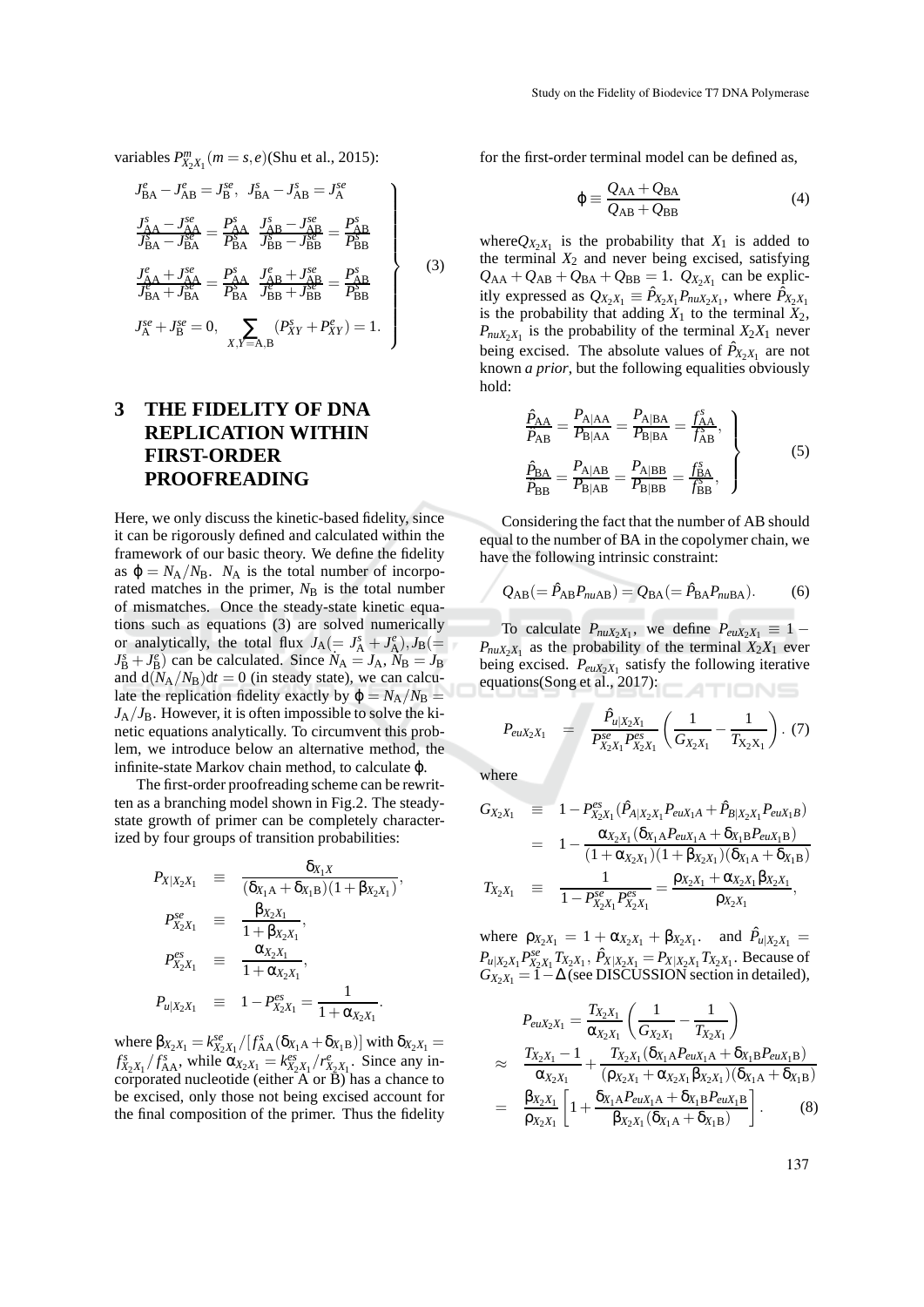

Figure 3: Kinetic scheme for proofreading by T7 DNAp(Kunkel and Bebenek, 2000). The rates (all per second) are shown in green for correct base pairs and in red for incorrect base pairs. The rates of sliding into the exonuclease and polymerase active site are designated  $k_{\text{SE}}$  and  $k_{\text{SP}}$ , respectively, where E and P correspond to the exonuclease and polymerase active sites. The *k*exo value is the rate of excision of ssDNA. Comparing with the the minimal scheme of the first-order proofreading model as shown in Fig.3, the corresponding kinetic key parameters are:  $f_{\rm AA}^s \approx 300 \text{ s}^{-1}$ ,  $f_{\rm AB}^s \approx 0.03 \text{ s}^{-1}$ ,  $f_{\rm BA}^s \approx 0.01 \text{ s}^{-1}$ ,  $f_{\rm BB}^s \approx 0.0$  $s^{-1}$ ,  $k_{AB}^{se} \approx 2.3 \text{ s}^{-1}$ ,  $k_{AA}^{se} \approx 0.2 \text{ s}^{-1}$ ,  $k_{AX_1}^{es} \approx 700 \text{ s}^{-1}$ , and  $r_{X_2X_1}^{e} \approx 900 \text{ s}^{-1}$ ,  $X_i = A, B$ . So that  $\beta_{AA} \sim 7 \times 10^{-4} \ll 1$ , while  $\beta_{AB} \sim 230 \gg 1.$ 

Then

$$
P_{euAA} = \frac{\beta_{AA}(\delta_{AA} + \delta_{AB}) + \delta_{AB}P_{euAB}}{(\alpha_{AA} + \beta_{AA})\delta_{AA} + \rho_{AA}\delta_{AB}}
$$
(9)

$$
P_{euBB} = \frac{\beta_{BB}(\delta_{BA} + \delta_{BB}) + \delta_{BA}P_{euBA}}{(\alpha_{BB} + \beta_{BB})\delta_{BB} + \rho_{BB}\delta_{BA}}
$$
(10)

$$
P_{euAB} = \frac{\beta_{AB}}{\rho_{AB}} \left[ 1 + \frac{\delta_{BA} P_{euBA} + \delta_{BB} P_{euBB}}{\beta_{AB} (\delta_{BA} + \delta_{BB})} \right]
$$

$$
= \frac{\lambda_A + \epsilon_{BA} P_{euBA}}{\rho_{AB}}
$$
(11)

$$
P_{euBA} = \frac{\beta_{BA}}{\rho_{BA}} \left[ 1 + \frac{\delta_{AA} P_{euAA} + \delta_{AB} P_{euAB}}{\beta_{BA} (\delta_{AA} + \delta_{AB})} \right]
$$

$$
= \frac{\lambda_B + \epsilon_{AB} P_{euAB}}{\rho_{BA}}
$$
(12)

where  $\lambda_X \equiv \beta_{X\bar{X}} + g_{\bar{X}\bar{X}}\beta_{\bar{X}\bar{X}}$ ,  $g_{BB} \equiv \delta_{BB}/[(\alpha_{BB} + \alpha_{BB})$  $\beta_{\text{BB}}(\delta_{\text{BB}} + \rho_{\text{BB}}\delta_{\text{BA}}), \ \ \varepsilon_{\text{BA}} \equiv \delta_{\text{BA}}(1 + g_{\text{BB}})/(\delta_{\text{BA}} + g_{\text{BA}})$  $\delta_{\text{BB}}$ ),  $g_{\text{AA}} \equiv \delta_{\text{AA}}/[(\alpha_{\text{AA}} + \beta_{\text{AA}})\delta_{\text{AA}} + \rho_{\text{AA}}\delta_{\text{AB}}]$  and  $\varepsilon_{AB} \equiv \delta_{AB} (1 + g_{AA})/(\delta_{AA} + \delta_{AB})$ . The key variables,  $P_{\text{euX}_2X_1}$ , can be calculated by combining equations

(9)-(12), for example,

$$
P_{euAB} = \frac{\lambda_A \rho_{BA} + \lambda_B \varepsilon_{BA}}{\rho_{BA} \rho_{AB} - \varepsilon_{AB} \varepsilon_{BA}}
$$
(13)

#### **4 THE FIDELITY OF T7 DNAP**

In Fig.3, we list experimental values of some kinetic parameters for T7 DNAp. The dNTP concentration appearing in the pseudo-first-order rates of dNTP incorporation (i.e. the polymerization rates, see the caption) is often set as  $100 \mu M$  which is the typical value under physiological conditions. In such cases, there exists huge difference in the order of magnitudes of the parameters. For example, addition of matched nucleotide at the polymerase site is very fast, and always much faster than mismatch addition, that is,  $\delta_{AB} \ll \delta_{AA} = 1$ ; once mismatch happens, the addition rate of nucleotide is also very lower, and the primer terminus AB will very rapidly slide to the ex